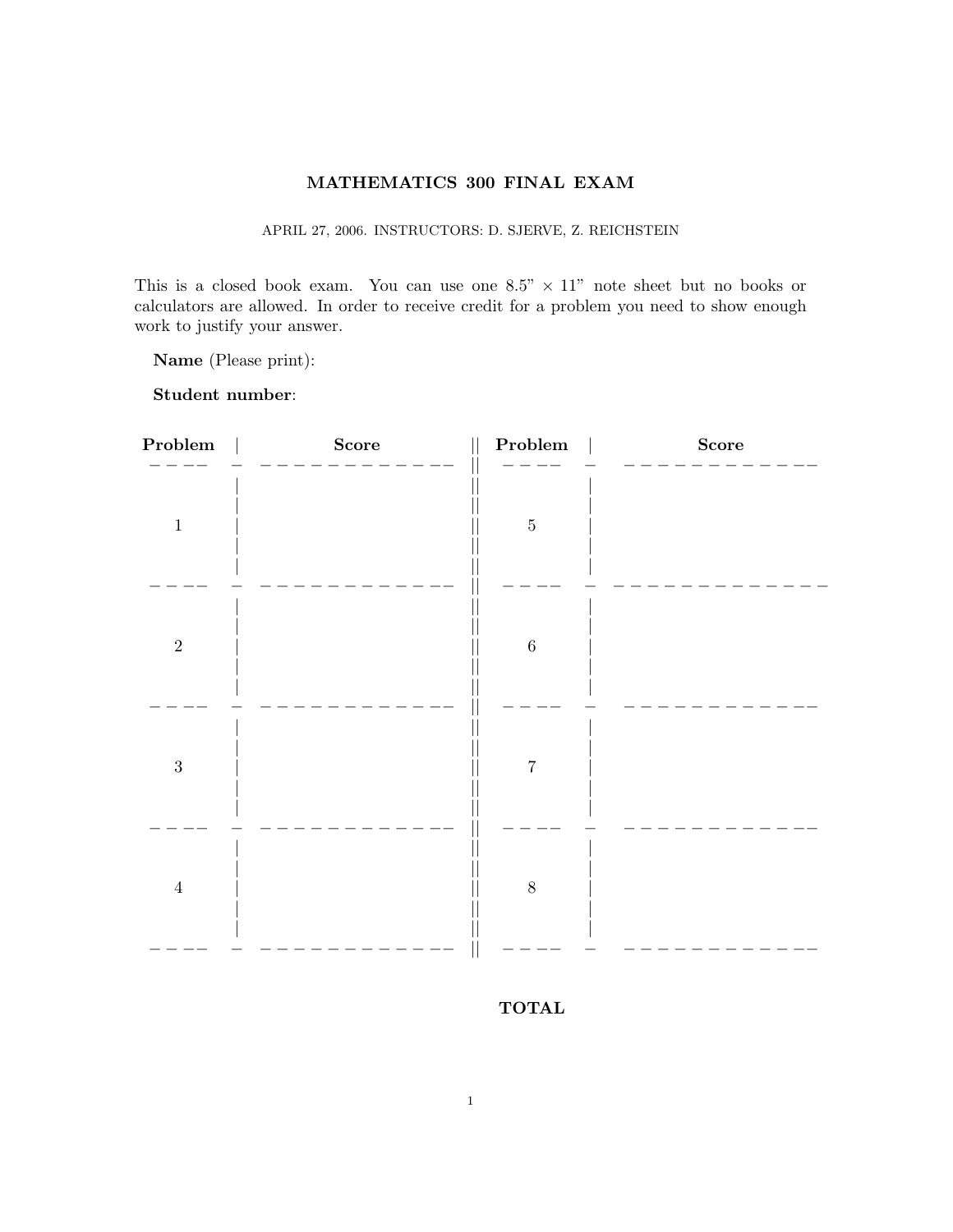(6 marks) **Problem 1:** Find all complex solutions to the equation  $cos(z) = 2i sin(z)$ . Express each solution in the form  $z = x + yi$ , where x and y are real numbers.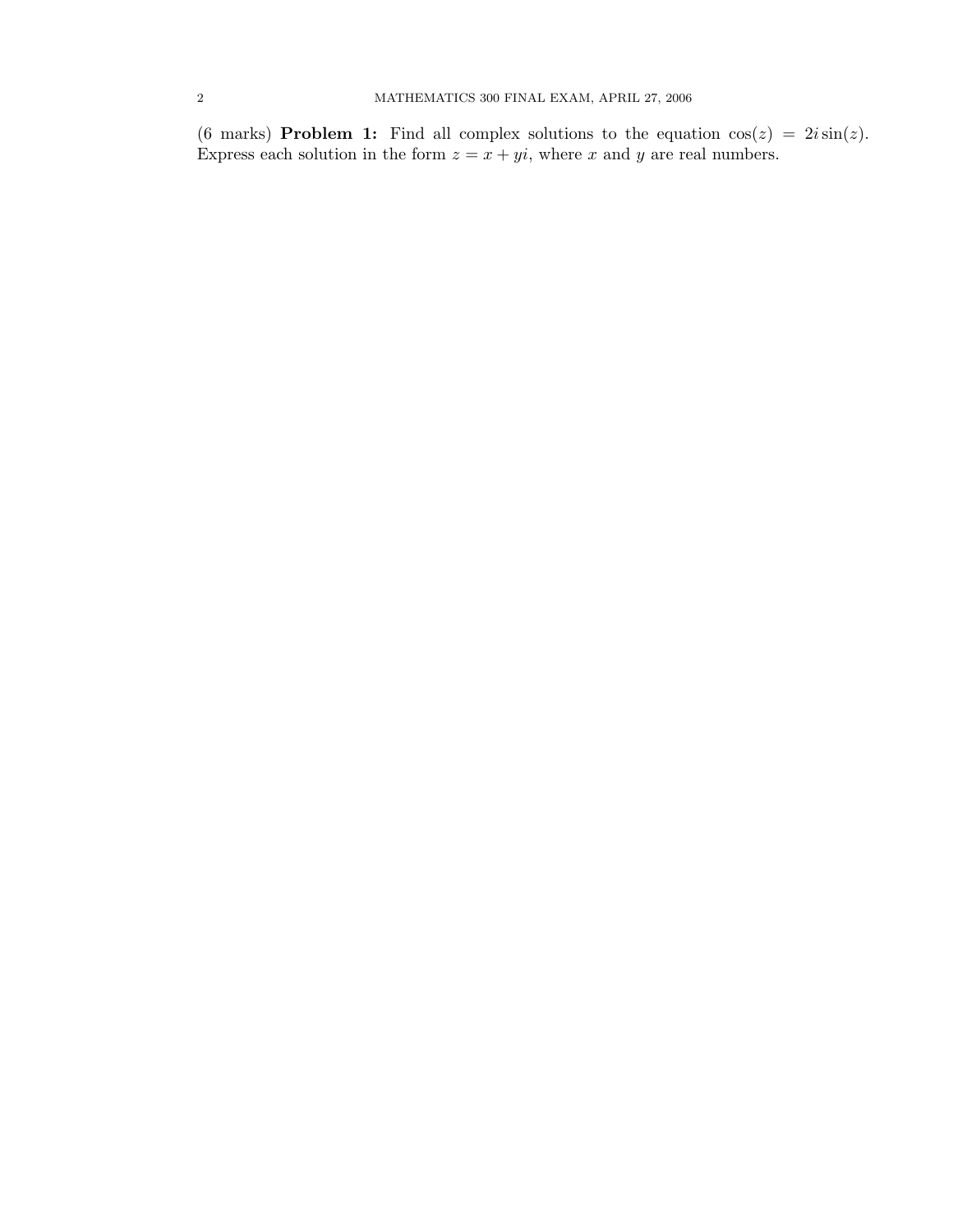(6 marks) Problem 2: Answer true or false to the following statements. Give valid reasons for all your answers.

(a)  $\text{Log}(z^2) = 2 \text{Log}(z)$  for every complex number z. Here  $\text{Log}(z)$  denotes the principal value of  $log(z)$ .

(b) If  $f(z) = u(x, y) + iv(x, y)$  is an analytic function of  $z = x + iy$ , where  $u(x, y)$  and  $v(x, y)$  are real valued functions, then the function  $w(x, y) = u(x, y) + v(x, y)$  is harmonic.

(c) Suppose  $f(z)$  is an analytic function at  $z = z_0$  and  $f(z_0) = 0$ . If  $f(z)$  is not identically zero in any disc centered at  $z_0$  then  $g(z) = \frac{f'(z)}{f'(z)}$  $\frac{f(z)}{f(z)}$  has a simple pole at  $z_0$ .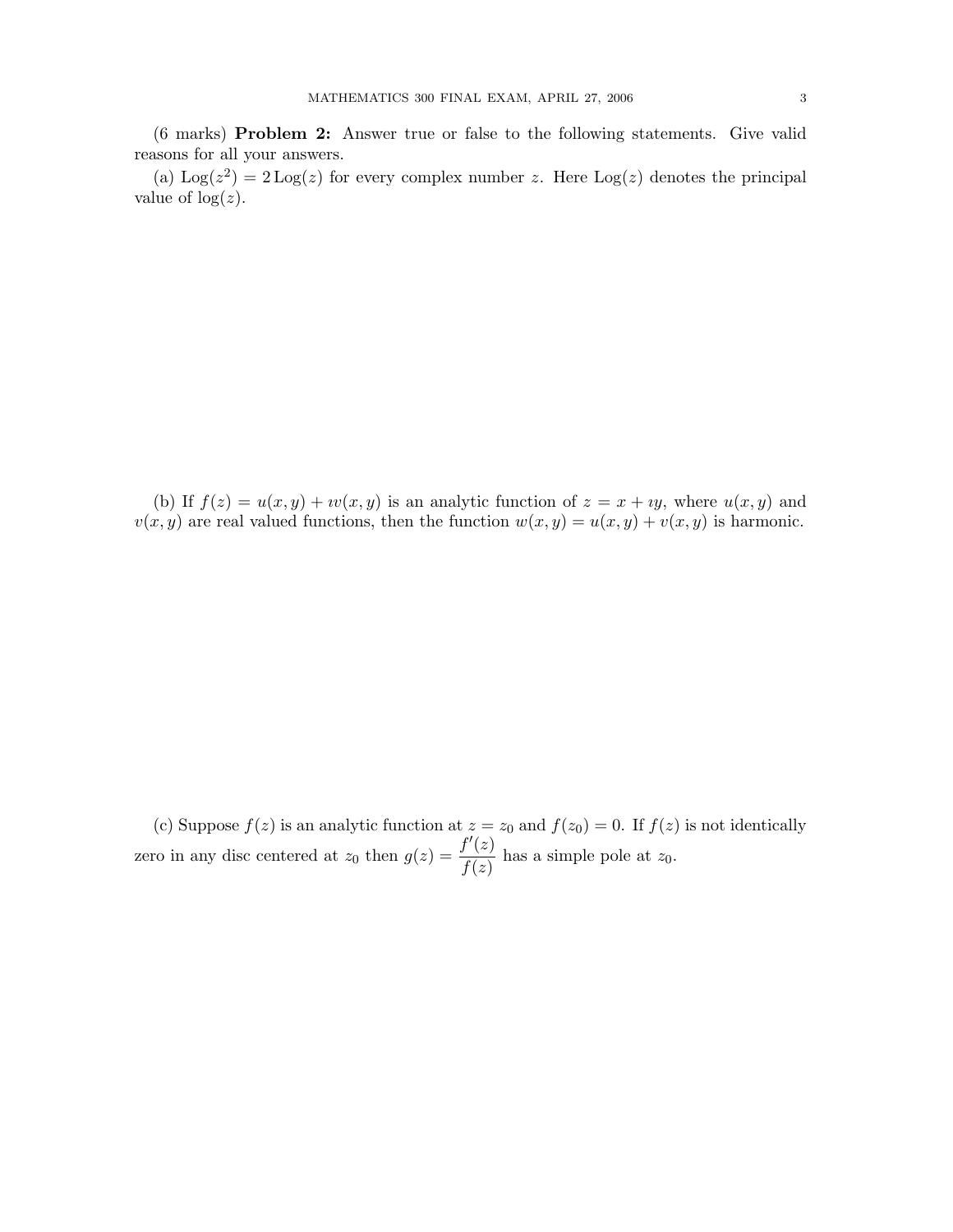(6 marks) **Problem 3:** Find all singularities of the function  $f(z) = \frac{z}{1 - \cos(z^2)}$ . Determine the nature of each singularity (i.e., whether it is removable, essential or a pole). For each pole, determine its order.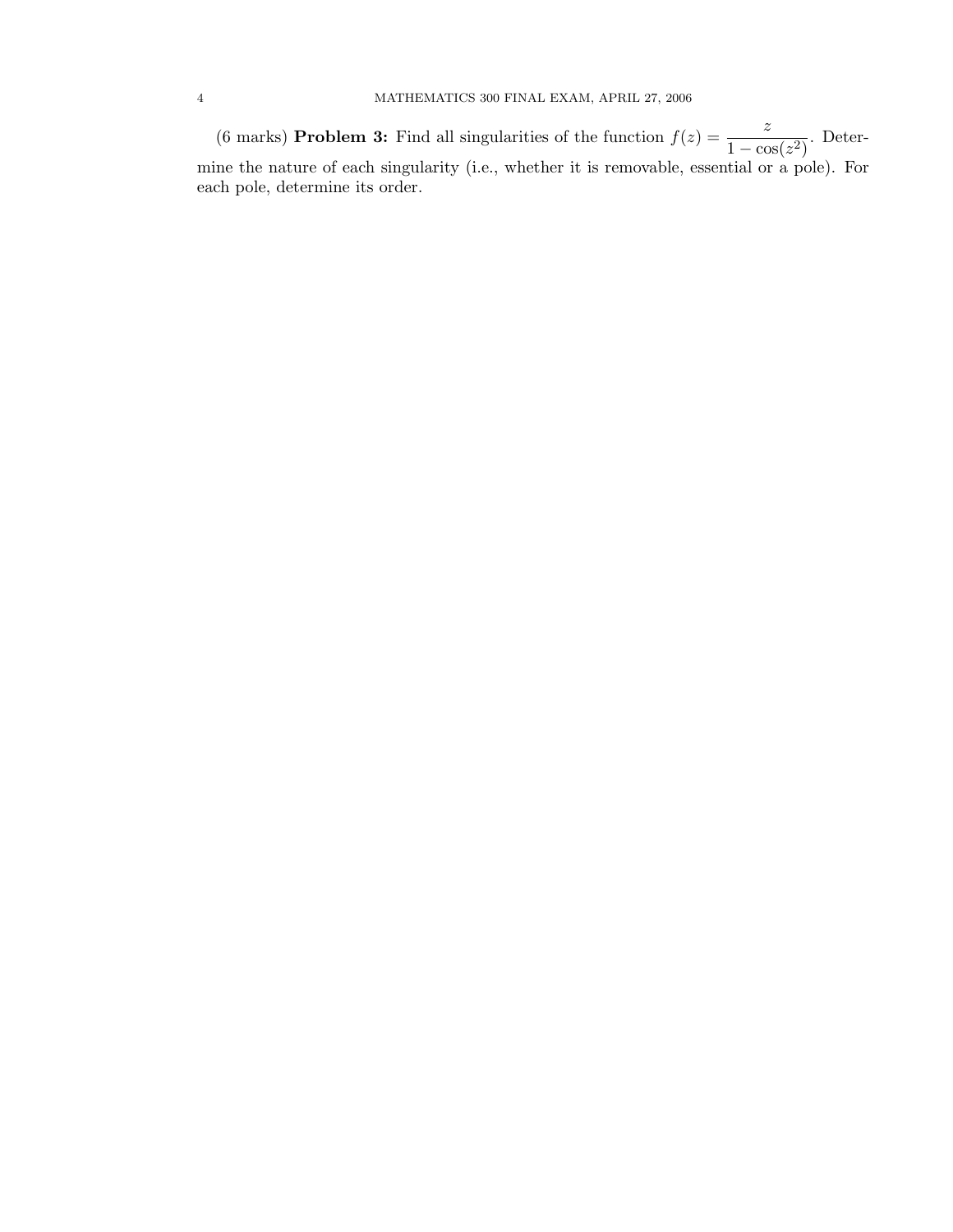(7 marks) **Problem 4:** Prove that the function  $f(z) = \bar{z}^{1000}$  is not analytic in any open disc. Here, as usual,  $\overline{z}$  denotes the complex conjugate of z.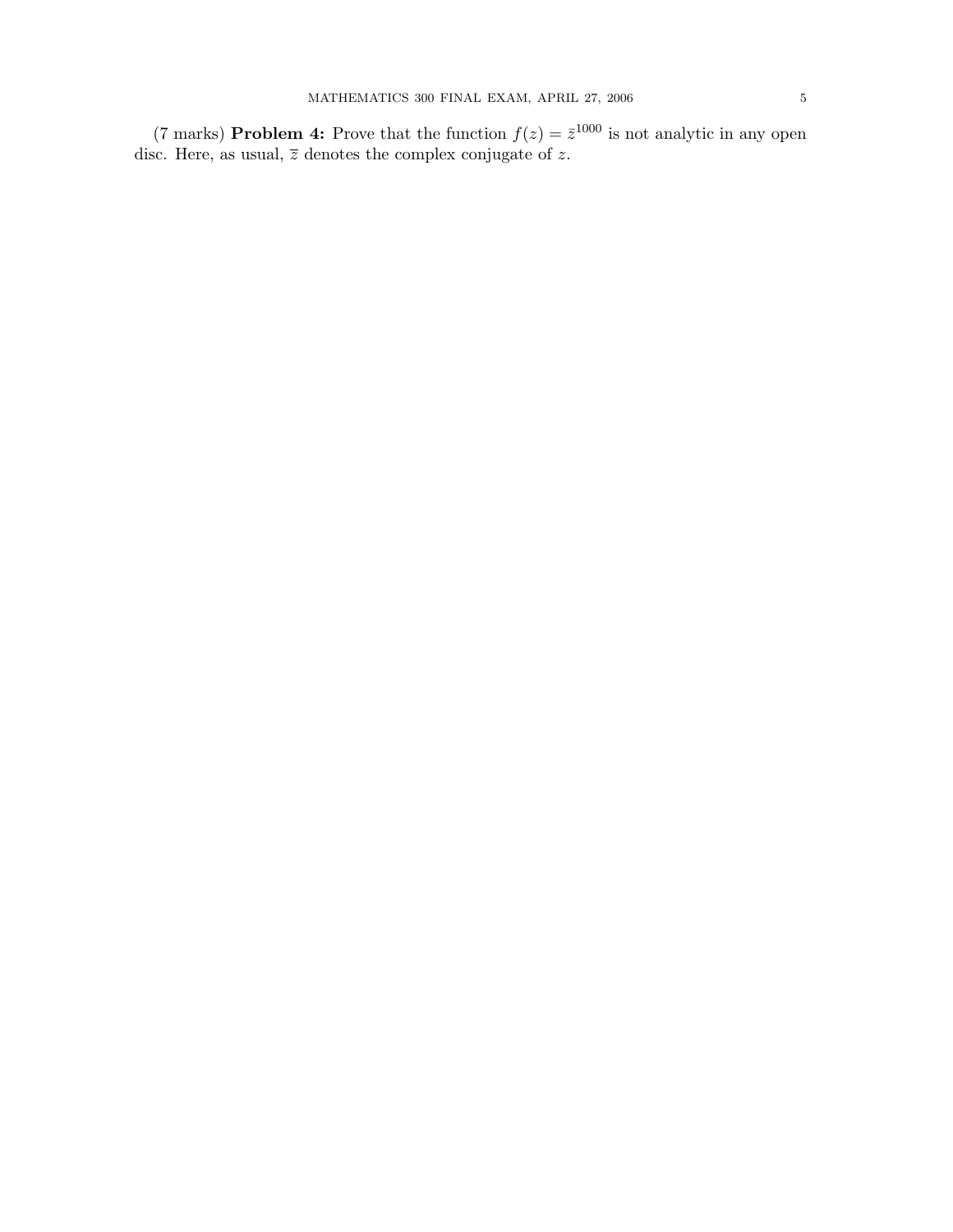(7 marks) **Problem 5:** Suppose  $f(z)$  is an entire function such that  $|f(z)| < 2|z| + 3$  for all complex numbers z. Show that  $f(z)$  is a polynomial of degree  $\leq 1$ .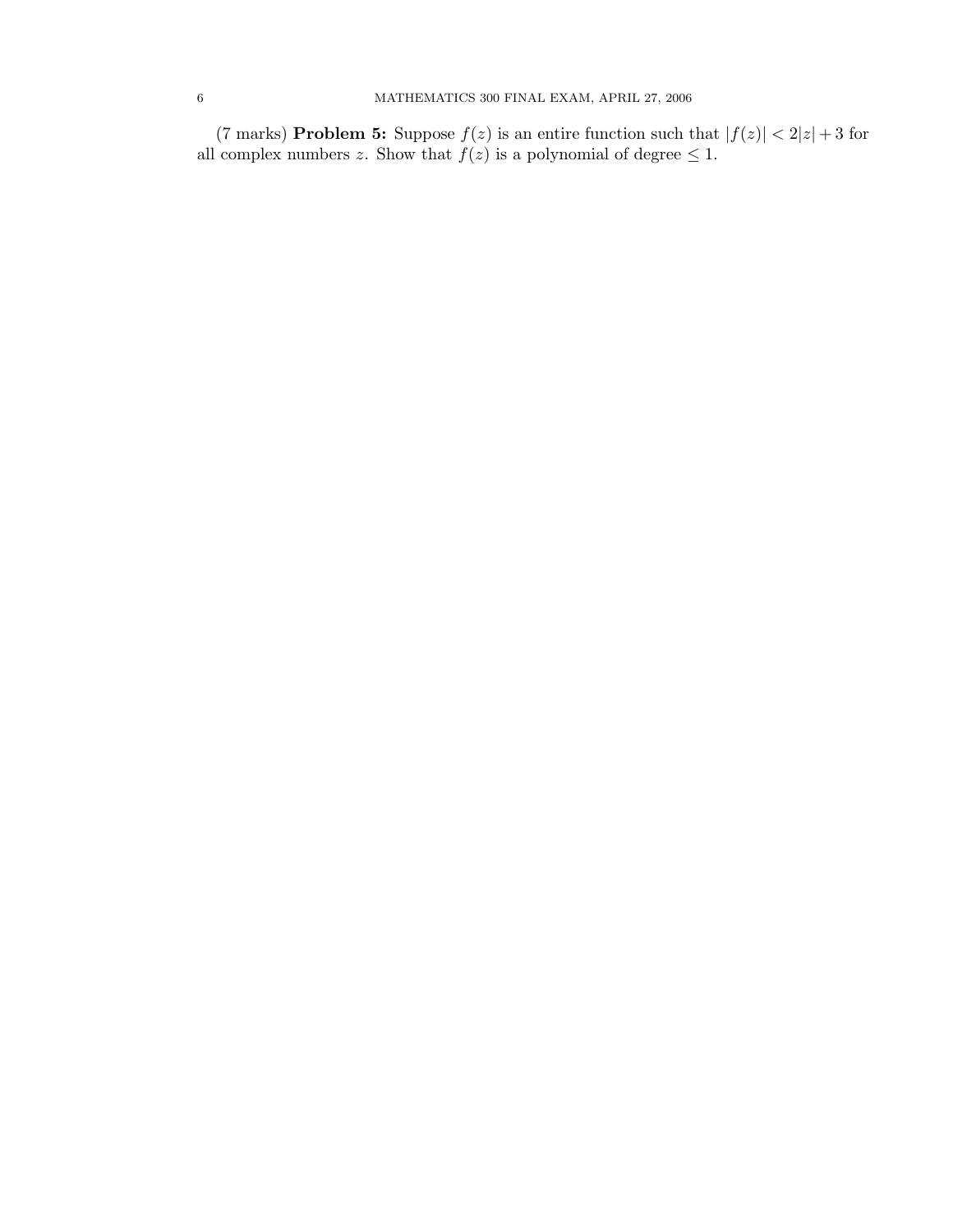(6 marks) **Problem 6:** Suppose the Laurent series for the function  $f(z) = \frac{z}{(z-1)(z-2)}$ in the annulus  $1 < |z| < 2$  is given by  $\sum_{j=-\infty}^{\infty} c_j z^j$ . Find (a)  $c_{100}$ , (b)  $c_{-100}$ .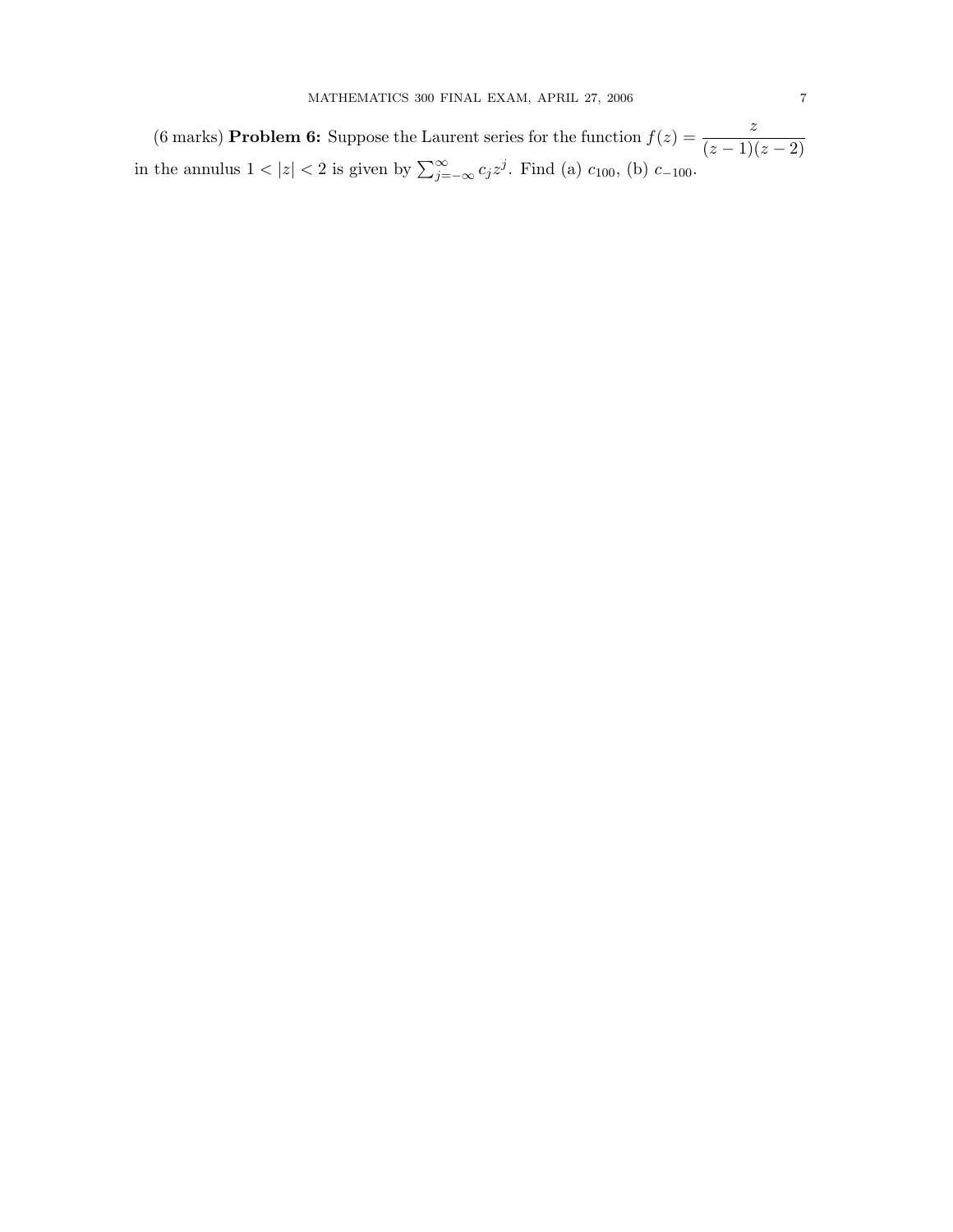(6 marks) **Problem 7:** Evaluate 
$$
\int_0^{2\pi} \frac{d\theta}{5 - 3\cos(\theta)}.
$$